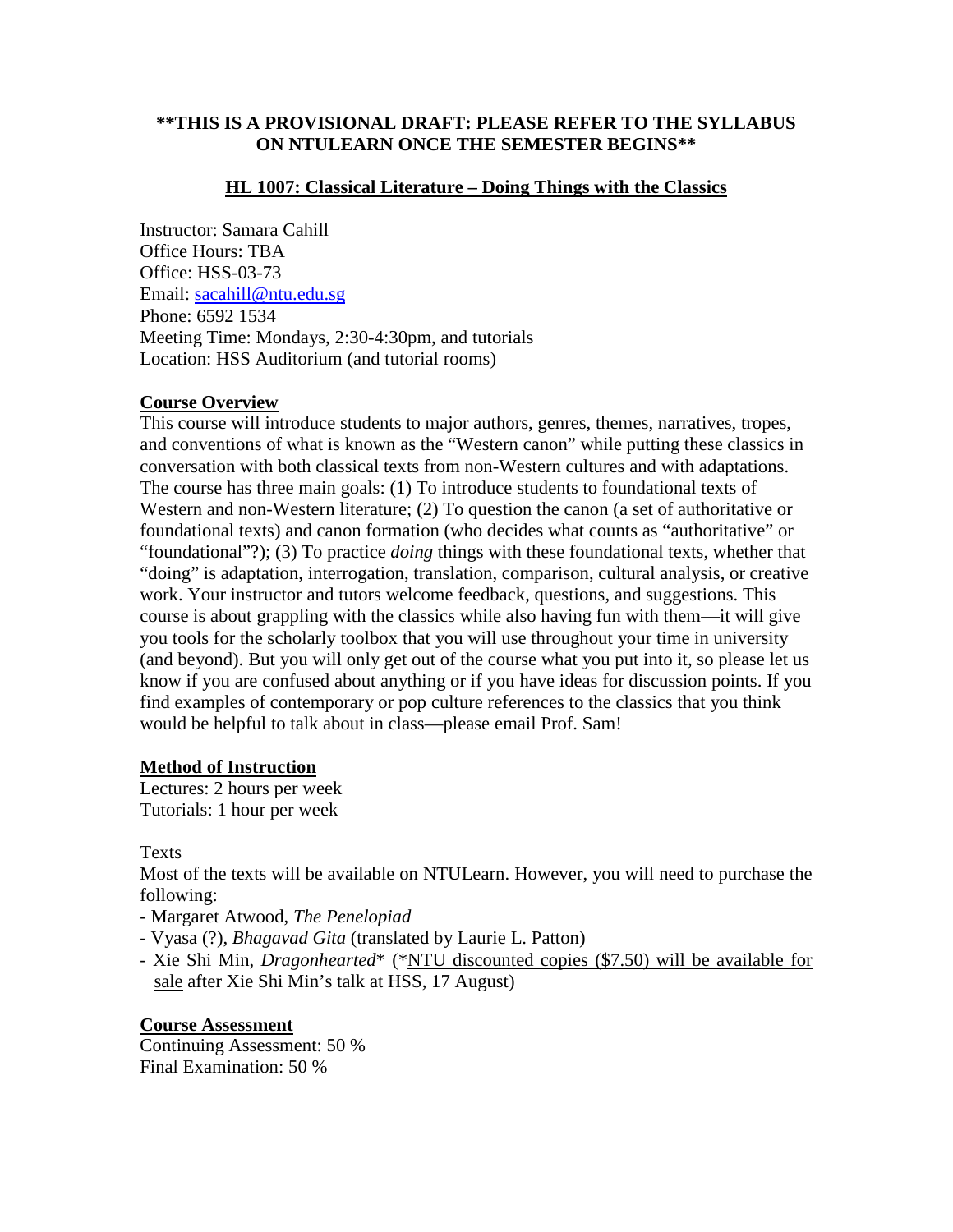## **Continuing Assessment**

**Tutorial Presentation (10%) –** These 10 minute presentations will be organized by your tutors.

**Film Response (10%):** This 500 word (lower limit) essay will be a response to a film of your choice included in the "Doing Things with the Classics" Film Series (This list is provisional: *Chi-Raq*; *The Legend of Bagger Vance*; *Journey to the West: Conquering the Demons*; *Queen; Percy Jackson & the Olympians*: *The Lightning Thief*). You must cite and quote at least one **published** film review using MLA format and include a Works Cited page. Please submit **hard copies** to your tutors by 5pm. **Due Date: End of Week 7.**

**Final Essay (30%):** This 1500 word (lower limit) essay will be written in response to a list of prompts distributed to the class during week 7. You must cite and quote at least one scholarly source and one other source (scholarly or not). Essay must be written in MLA format and include a Works Cited page. Please submit **hard copies** to your tutors by 5pm. **Due Date: End of Week 14 .**

# **\*\*Warning: Plagiarism will not be tolerated and will result in automatic failure on the assignment\*\***

## **Course Schedule**

#### **Origins**

Week 1

Introductions, Syllabus, Canon Formation and Fanfic, Essay Writing/Plagiarism/MLA **Overview** 

Week 2

Thomas C. Foster, *How To Read Literature Like a Professor*, Chapter 5; Excerpts from Edith Hamilton, *Mythology* (NTULearn)

[Extra credit opportunity for the evening of Wednesday, 17 August—Black Box Theatre. Attend talk and book signing by NTU English alumna Xie Shi Min, author of *Dragonhearted* and write a one-paragraph response to her talk. Copies of *Dragonhearted* will be available for sale at an NTU discount.]

Week 3

Excerpts from John Leyden (trans.), *Malay Annals*; "10 Legends and Myths of Singapore" pdf; and Nadia Wright, "Sir Stamford Raffles - A Manufactured Hero?" article (NTULearn)

# **Love and War**